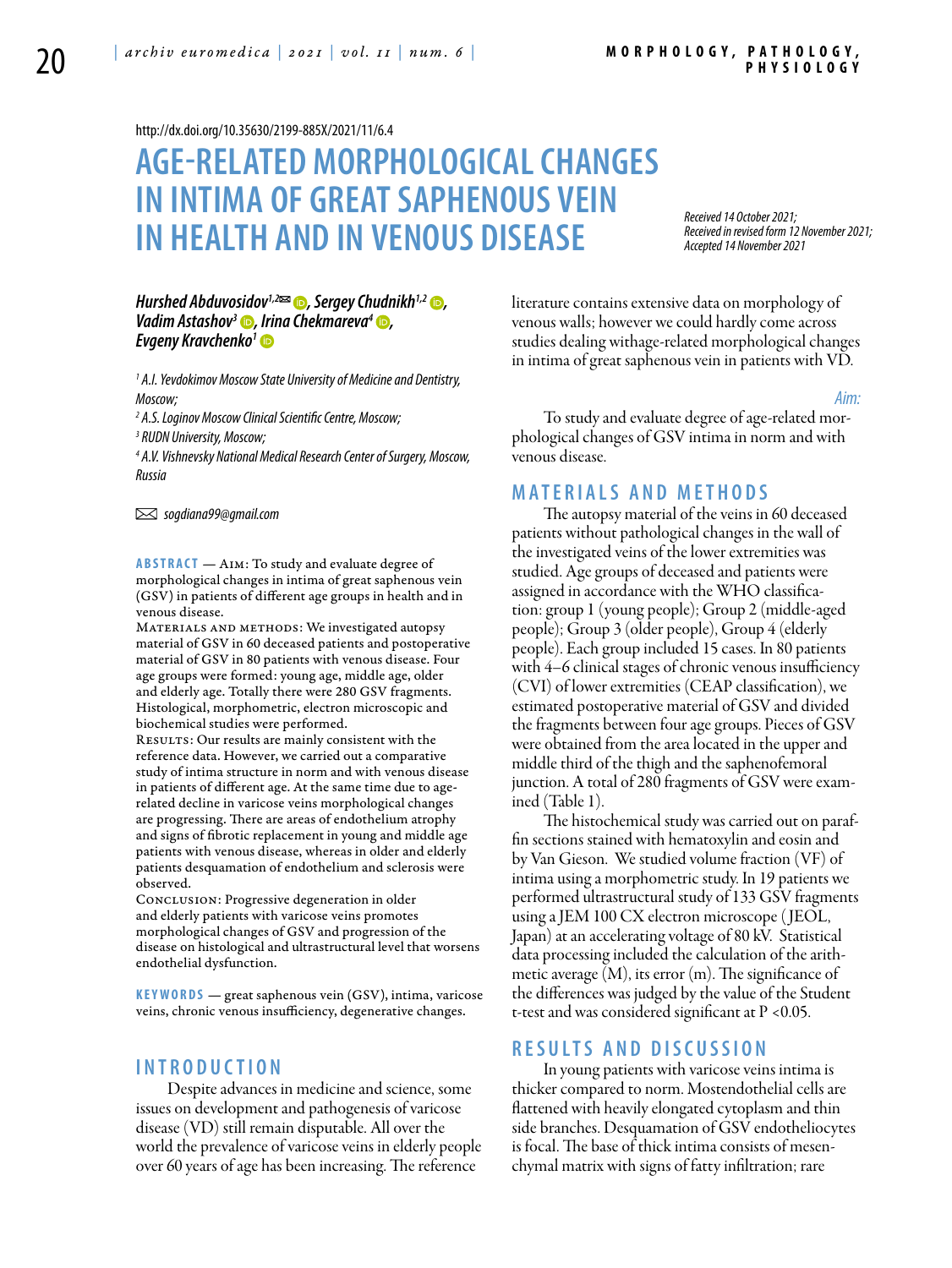| Groups | <b>Normally</b> |                         | Venous disease     |                         |
|--------|-----------------|-------------------------|--------------------|-------------------------|
|        | Number of cases | Number of GSV fragments | Number of patients | Number of GSV fragments |
|        | 15              | 30                      | 20                 | 40                      |
|        | 15              | 30                      | 20                 | 40                      |
|        | 15              | 30                      | 20                 | 40                      |
|        | 15              | 30                      | 20                 | 40                      |
| Total  | 60              | 120                     | 80                 | 160                     |

#### *Table 1. Number of histological examinations*

smooth muscle cells (SMCs) and fibroblasts. During an ultrastructural study the continuity of the endothelial lining persisted. At the same time ultrastructural changes were detected in endotheliocytes which indicates dysregulation of intracellular bioenergy and reducing the activity of metabolic processes in cells. The basal membrane was unevenly thick, in most regions rather thin and discontinuous or absent. Endotheliocytes with total destruction of all intracellular organelles and membrane structures were detected. The subendothelial layer is thin, friable and composed by the connective tissue with separate SMCs that were swollen with fragments of collagen and elastic fibers.

In healthy middle-aged and older patients we observed unevenness of GSV wall thickness. In patchy regions the intima made up of a layer of endothelial cells and a very thin subendothelial layer. In thicker parts of GSV wall subendothelial layer is well expressed with friable smooth muscle cells and elastic net with elastic membrane and longirudinal layer of media externally.

There are an increase in the length of endothelium atrophy and progressing myoelastosis in VD. In intimal stroma there are separate scattered myocytes. It is worth noting that the nature of ultrastructural changes in the wall of GSV depends on the duration of the disease so in patients of middle-aged group suffering from varicose disease for 10 years, the desquamation of the endothelium was determined on a greater length of the venous wall.

In older patients there are an increase in focuses of intimal endothelium desquamation and myelofibrosis in stroma. In stromal intima prevailed connective tissue elements, SMCs and dystrophic fibroblasts. Ultrastructural intima changes in patients of this group are more pronounced and characterized by invagination atrophy lysis of destructively modified endothelial layer.

In elderly patients the thickness of intima was more than 2 times less than that of more young patients. Intima is rarely lined with elongated and highly blended endothelial cells. The elastic net is very rare and has no distinct boundaries. There are increase

of endothelial desquamation of intima and preserved endotheliocytes are swollen and damaged. Ultrastructural study confirms the progression of scleroticallydegenerative changes in the form of destruction of the endothelial layer. The basal membrane at the same time was swollen, fragmented, stratified and vacuolar. There are SMCs focal lysis and the destruction of the miofilaments especially in the nuclear zone.

Quantitative analysis of the structure of the intima of the GSV wall with the help of methods of morphometry normally and in varicose diseases in people of different age groups showed that in the normal conditions despite the degenerative changes occurring in the structure of the intima the volume fraction in all age groups has practically equal values and only in senile patients have reliably insignificant (p> 0.09) decrease. In groups of young and middleaged patients a statistically reliable increase in VF of intima was found compared with the patients of elderly and senile age groups ( $p$  <0.001). In the group of senile patients the volume fraction of intima is reduced to a greater extent (3.2 times) compared with the patients of young and middle-aged groups. (Fig. 1).



*Fig. 1. VF indexes of GSV intima in people of different age groups normally and in varicose disease (М±m) (VFin %%).*